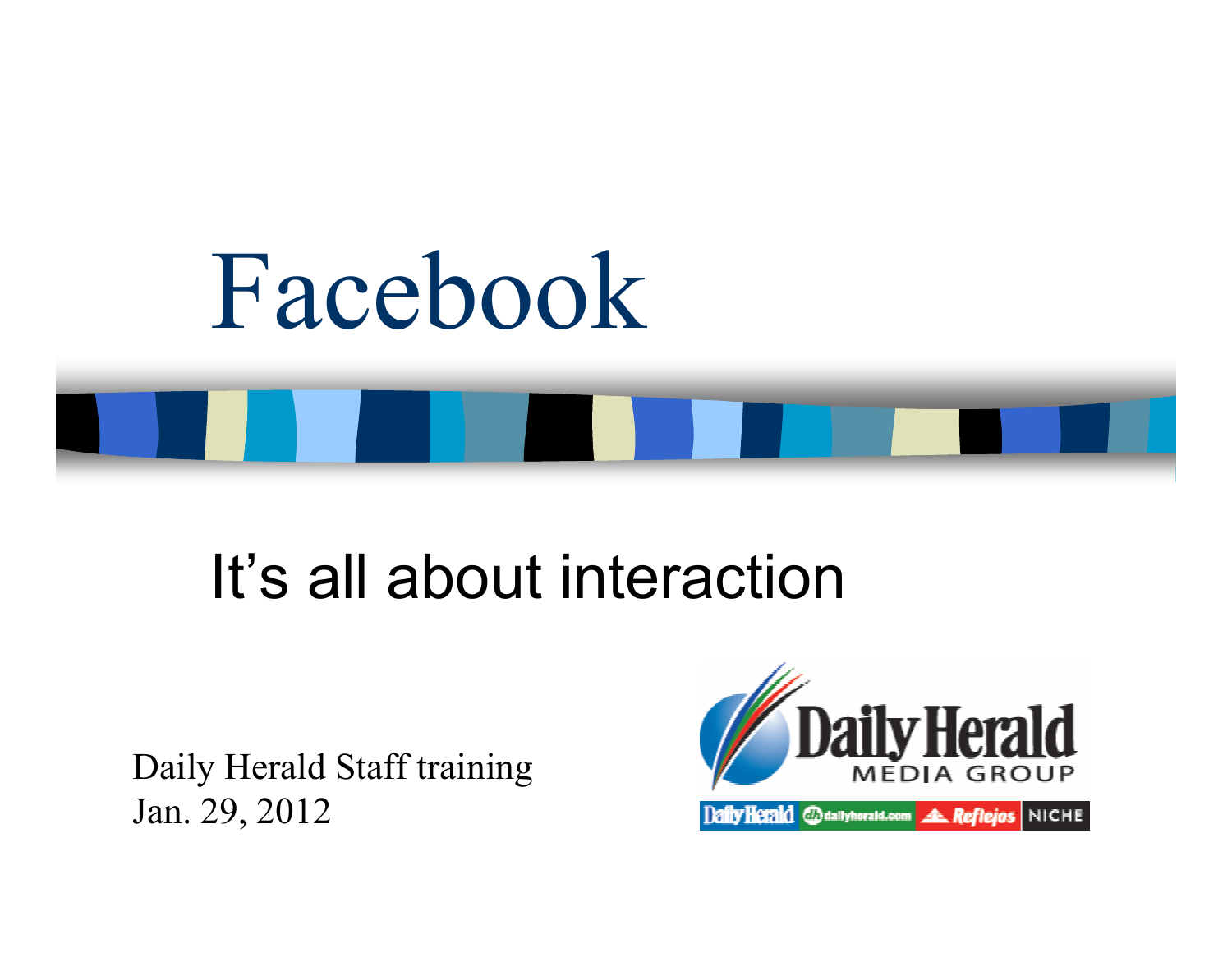Facebook comments =reader interaction = higher page counts  $=$  return visits

- The life of a story no longer ends when it is published. Instead, with online commenting, its life is just beginning.
- Comments provide journalists with a great opportunity to engage readers, see different opinions, learn new angles to a story, and develop sources.
- We also want increased traffic on stories from Facebook. The more people comment and share our stories, the higher FB ranks them as top stories, pages people might be interested in.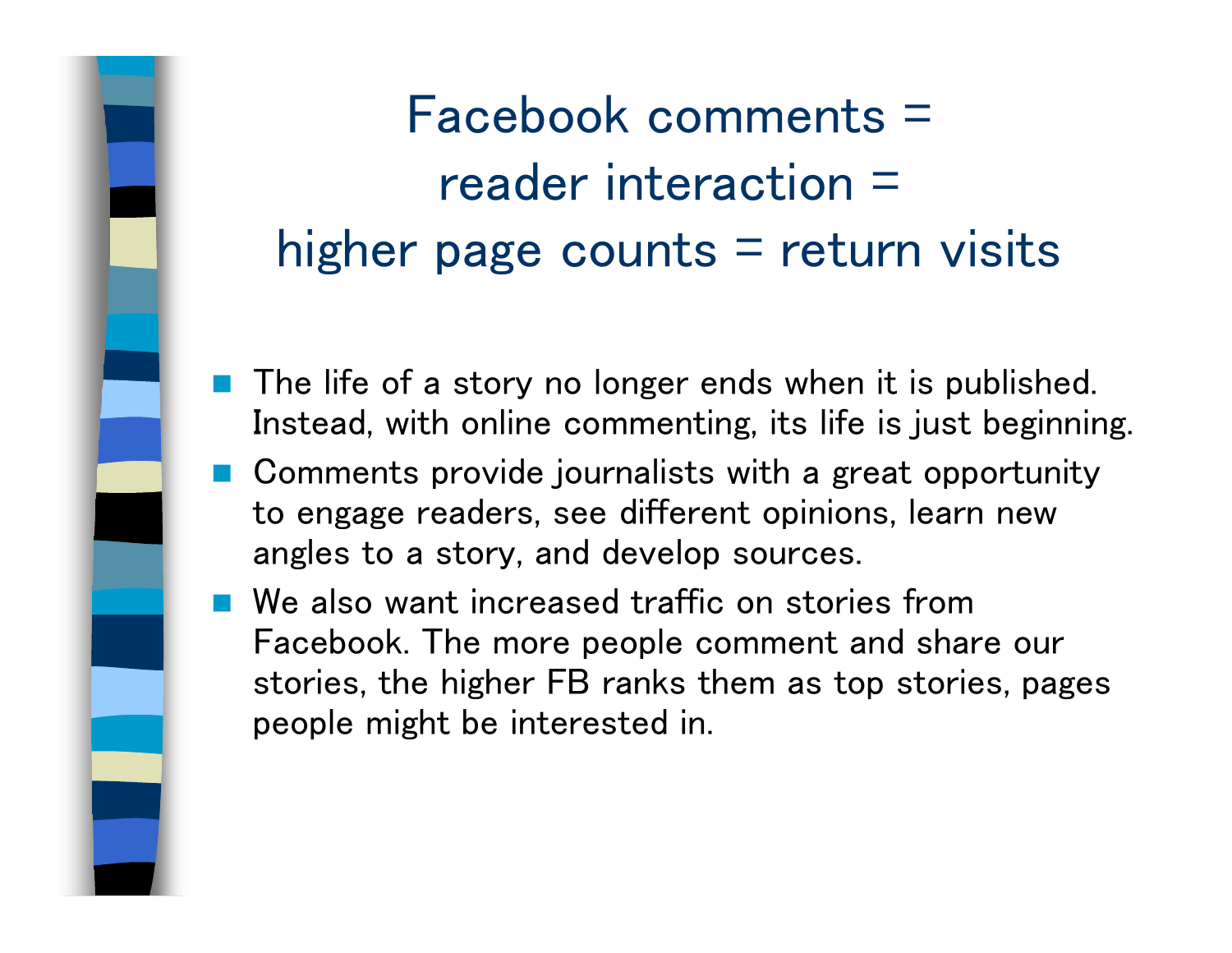Riley, the DEA agent, said he was saddened by the arrests, but they were the "right thing to do." "Quite frankly, it makes me sick to my stomach," he said. "From my point of view, I'm battling the Mexican cartels (and)  $100,000$  street gang members in Chicago  $-$  and now I've got to worry about this."

Brehm's next court date is Jan. 29 in front of Judge Daniel Guerin. The officers, who were placed on leave by Schaumburg after their arrests Wednesday, are scheduled to appear Jan. 31 before Judge Blanche Hill Fawell.

### Comments (0)



DailyHerald.com is now using Facebook comments to offer a more inclusive, social and constructive discussion. Guidelines: Keep it civil and on topic; no profanity, vulgarity, racial slurs or personal attacks. People who harass others or joke about tragedies will be blocked. If a comment violates these standards or our or terms of service, click the X in the upper right corner of the comment box. To find our more, read our FAQ.



Add a comment...

Post to Facebook

Posting as Daily Herald (Not you?)

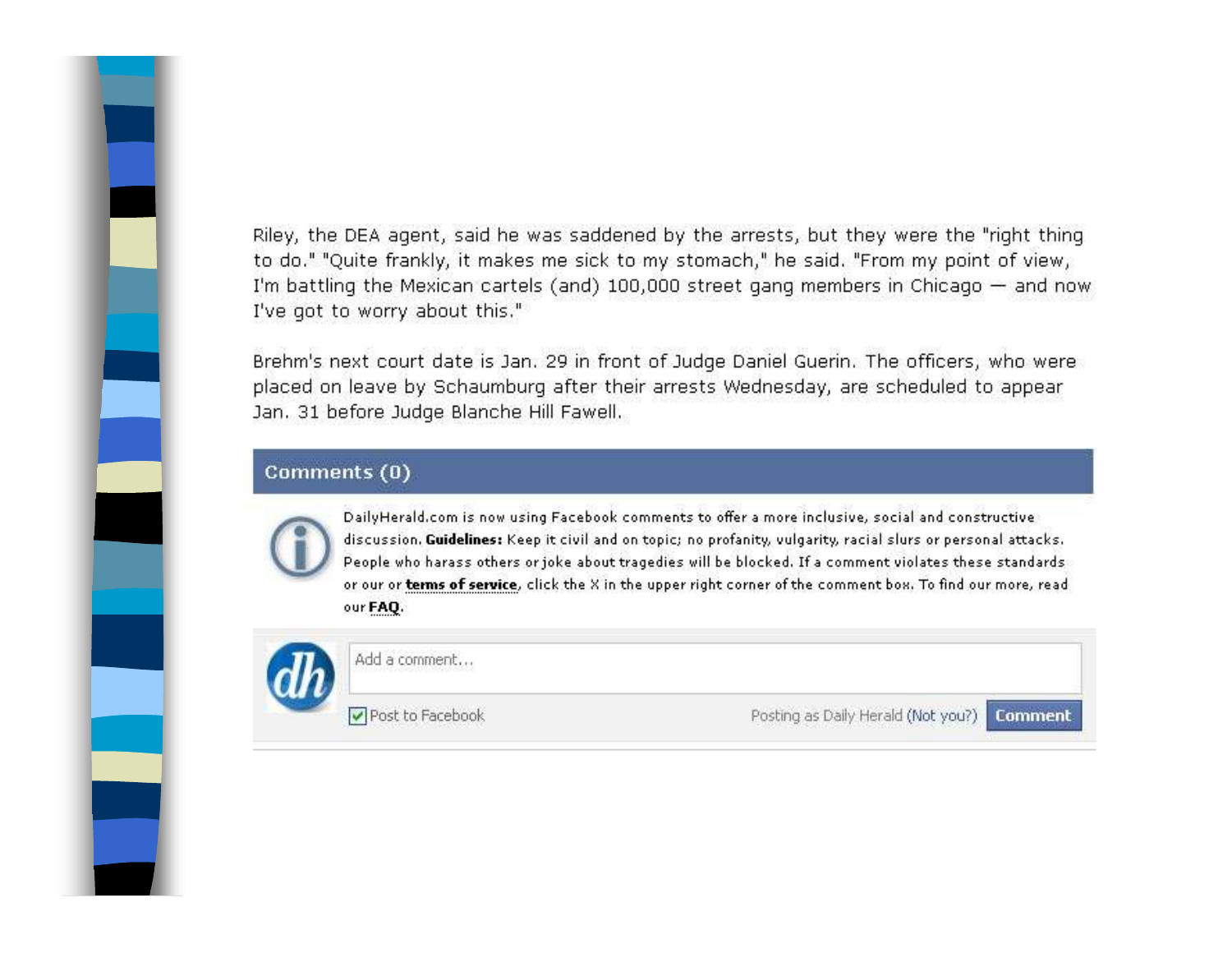### What we expect from you

- You should be posting your stories and other Daily Herald stories to your Facebook pages that will likely draw more reader engagement. Just like we used the term "talkers" for the print product, there are online "talkers" that we want to promote on Facebook
- You should be commenting on your stories, asking questions, responding to questions.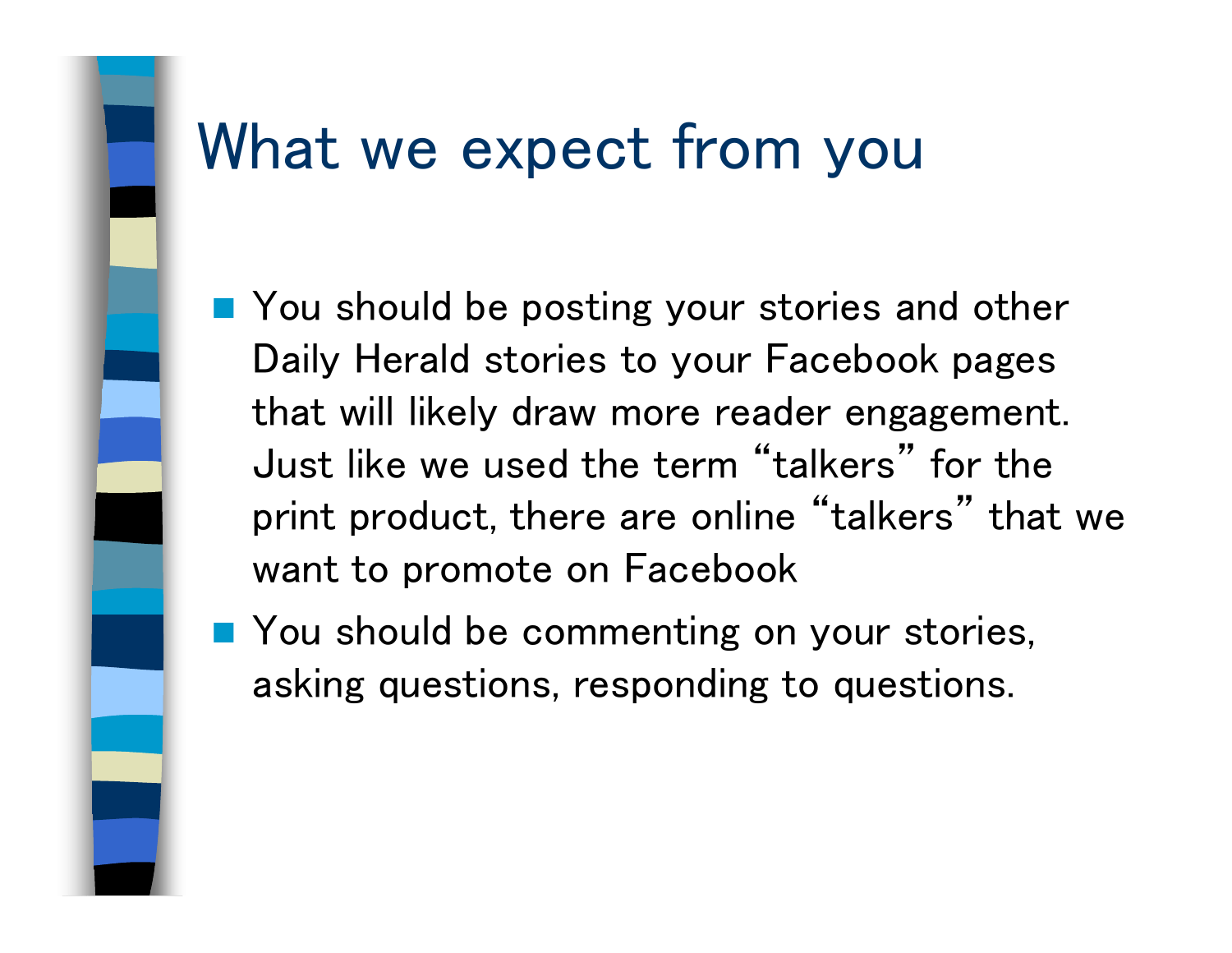

# Tips for posting

- **Passion topics: People are passionate in the Passion** suburbs about their kids, their schools, their money, their commutes, their politics. You know what people in your towns care about; post that.
- **Quirky: People are fascinated with the unique,** the special, the quirky.
- n<br>M Images, videos are most "shareable" so when you post those stories on FB, it's worth mentioning that attached multimedia assets.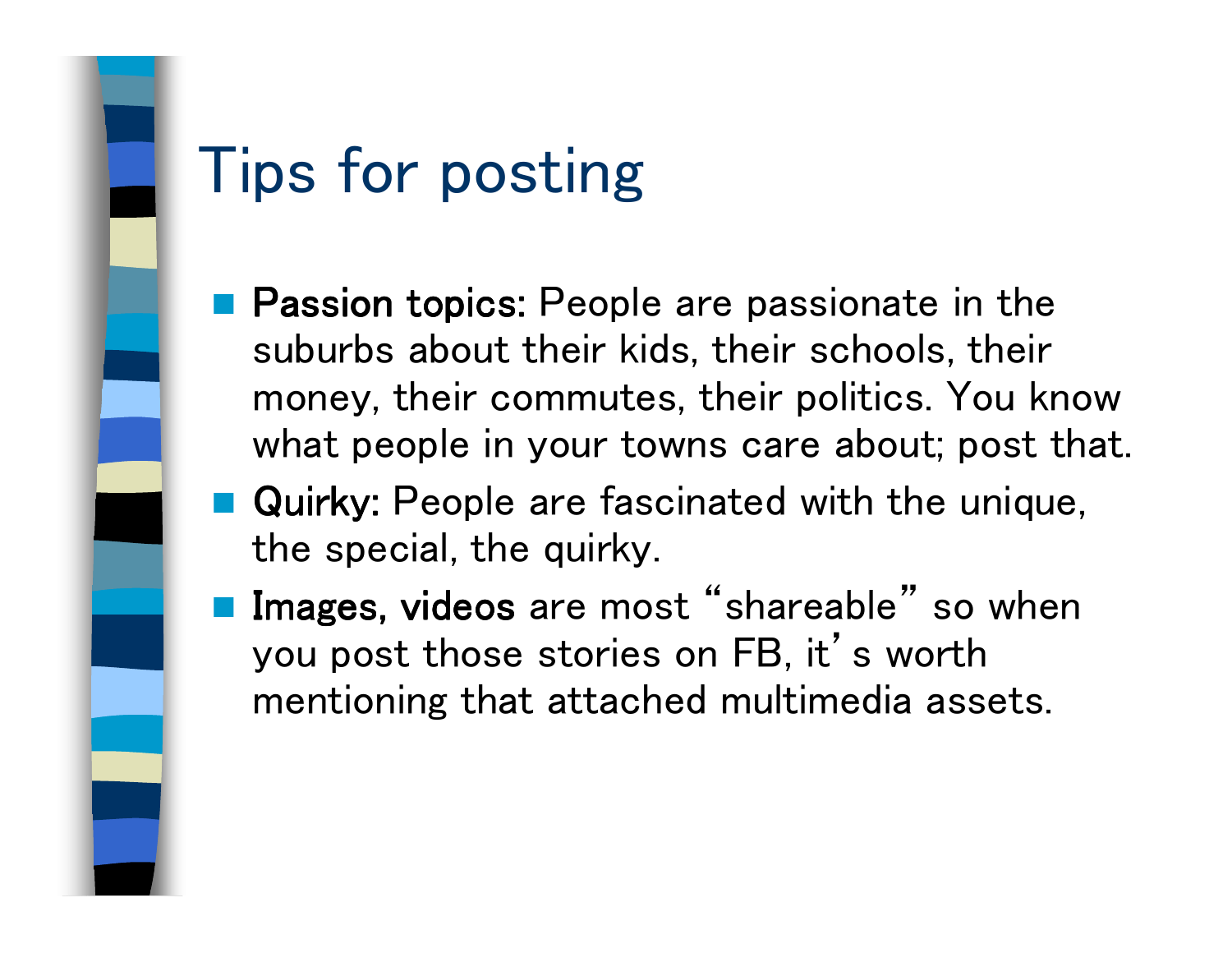# **Which stands** out more?



#### Michelle Holdway and 2 others shared a link.

Illinois ranks lowest in pet ownership. Really? www.dailyherald.com Illinois residents don't appear to be too fond of pets. Our state ranks in among the lowest in the nation for pet-owning households, with roughly a third of us owning



#### Michelle Holdway via Daily Herald

Mac and Emily are famous now.

Like Comment : 01 2 2 2 hours ago . M



Scroll through the pictures with this story to see some of the Daily Herald staff's pets, including a certain pair who would really like some of my chowda.

Like Comment : 01 Q1 +4 hours ago + M

See 2 more posts from Teresa Schmedding and Daily Herald



#### **James Schmedding**

I have your dog and I will perform surgery if you refuse to meet my demands.



Dinlike : Comment : Share : 10 hours ago via OS X · 劇

Vou, Jennifer Schmedding and 9 others like this.

View all 5 comments



 $\tilde{\mathbf{x}}$ 

Э

LeAndrea Durham-Scott That is to funny!! 9 hours ago + Like



Jennifer Schmedding I hope this is a vision of her future. 7 hours ago via mobile · Like

James Schmedding As a K9 Terrorist or a veterinarian? 7 hours ago . Like

Jennifer Schmedding I think she's cut out for either. 7 hours ago via mobile · Like

Write a comment...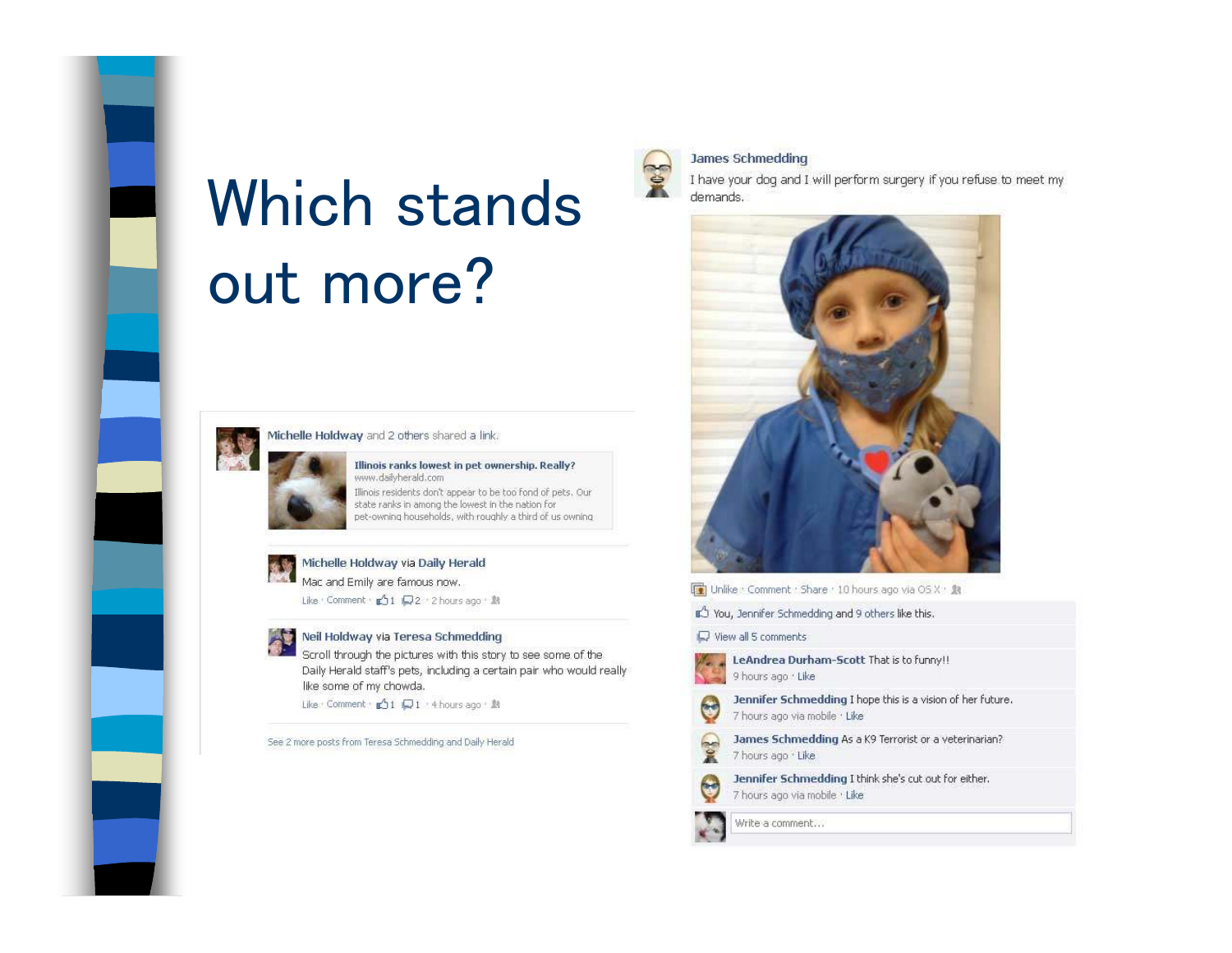# Tips for posting

- $\mathbb{R}^n$  **Timing:** Talk to readers when it's convenient for them, not you. FB traffic peaks 1-3 pm daily. Wednesday 3 pm is the best time. Thursday, Friday are best days. Monday-Wednesday are the worst. Pre-8 am, post-8pm the best.
- **Word choice:** Words that end to increase engagement: comment, take, submit, like, tell us.
- $\mathbb{R}^n$  **Questions:** Ask them at the end v. the beginning. Why questions generally perform poorly. "Where," "when" and "should" get high comment response; "would" often gets high likes.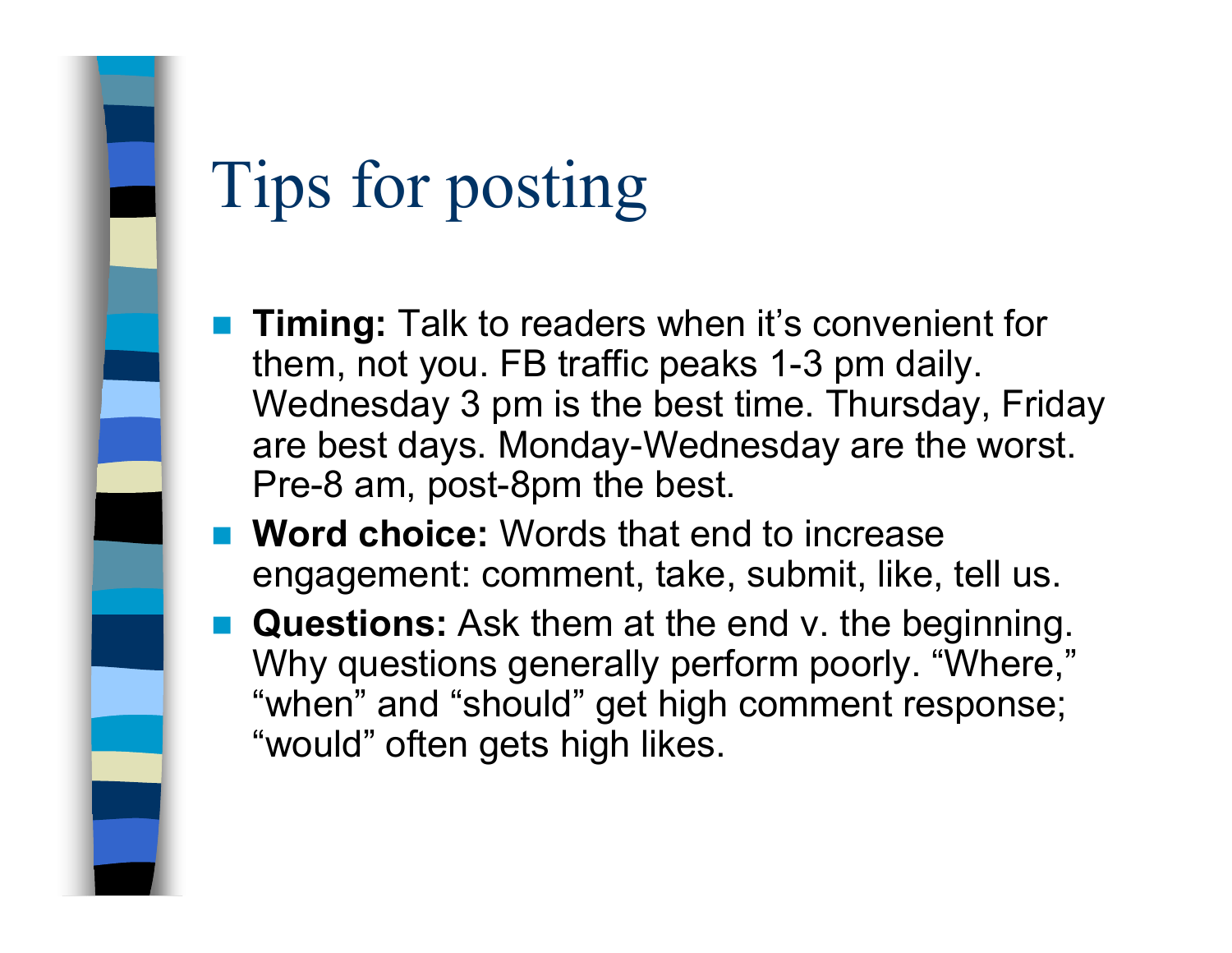

# Participation inequality

- Comments likely represent only asliver of audience.
- **The craziest,** angriest shoutthe loudest.



**Don't take five** comments on your story against pension reform and believe that "everyone" is against pension reform.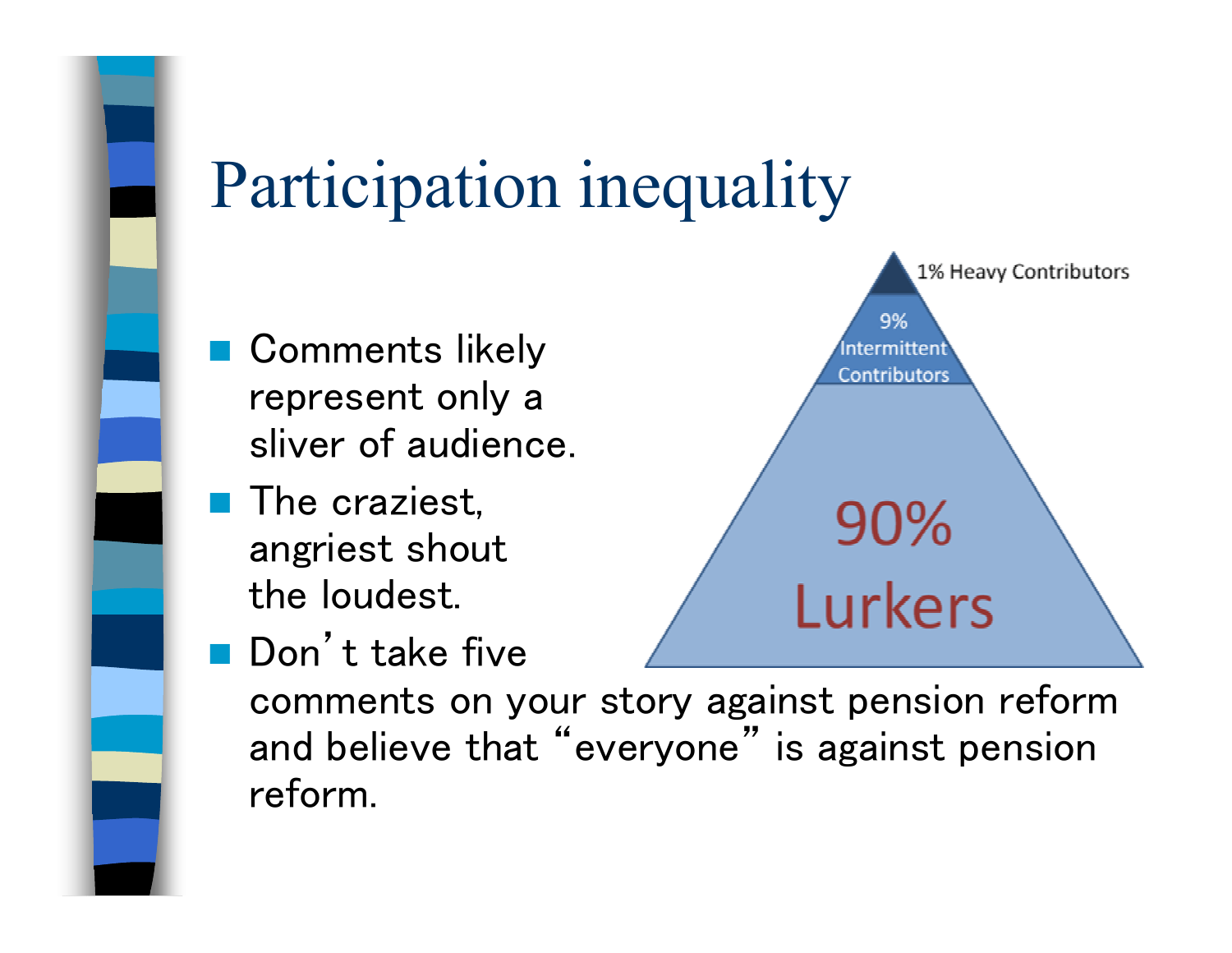Go on the offensive. Find your story, post a comment on it. Ask a question: The legislators were sworn in today: What questions should we be asking them during the upcoming session? You can help start the conversation – and get it off on the right foot.

■ Don't show your agitation or aggravation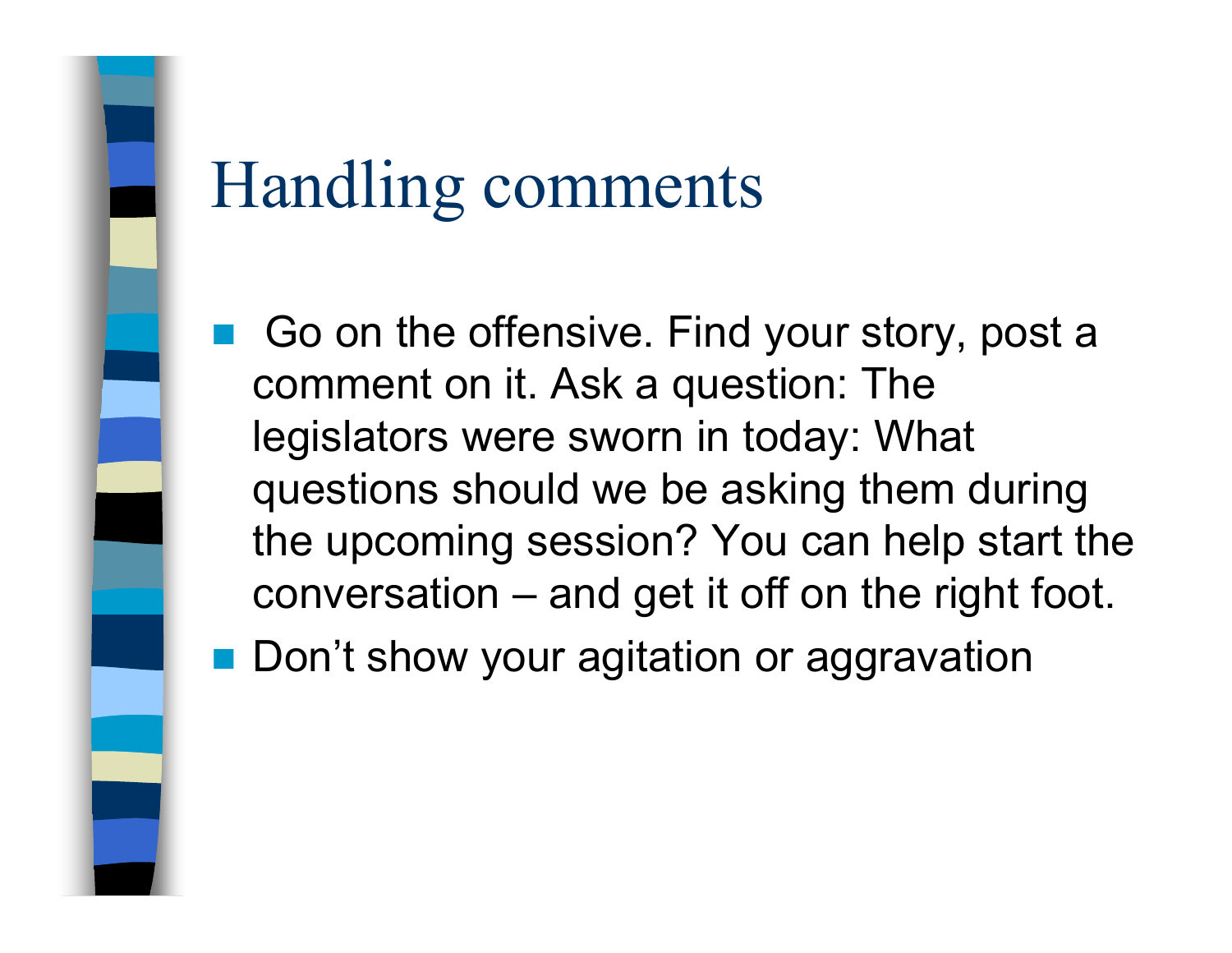- $\mathbb{R}^2$  Do not respond to someone who is clearlytrying tobait you.
- $\mathbb{R}^2$  We want to encourage quality



attention v. giving all your attention to the negative ones.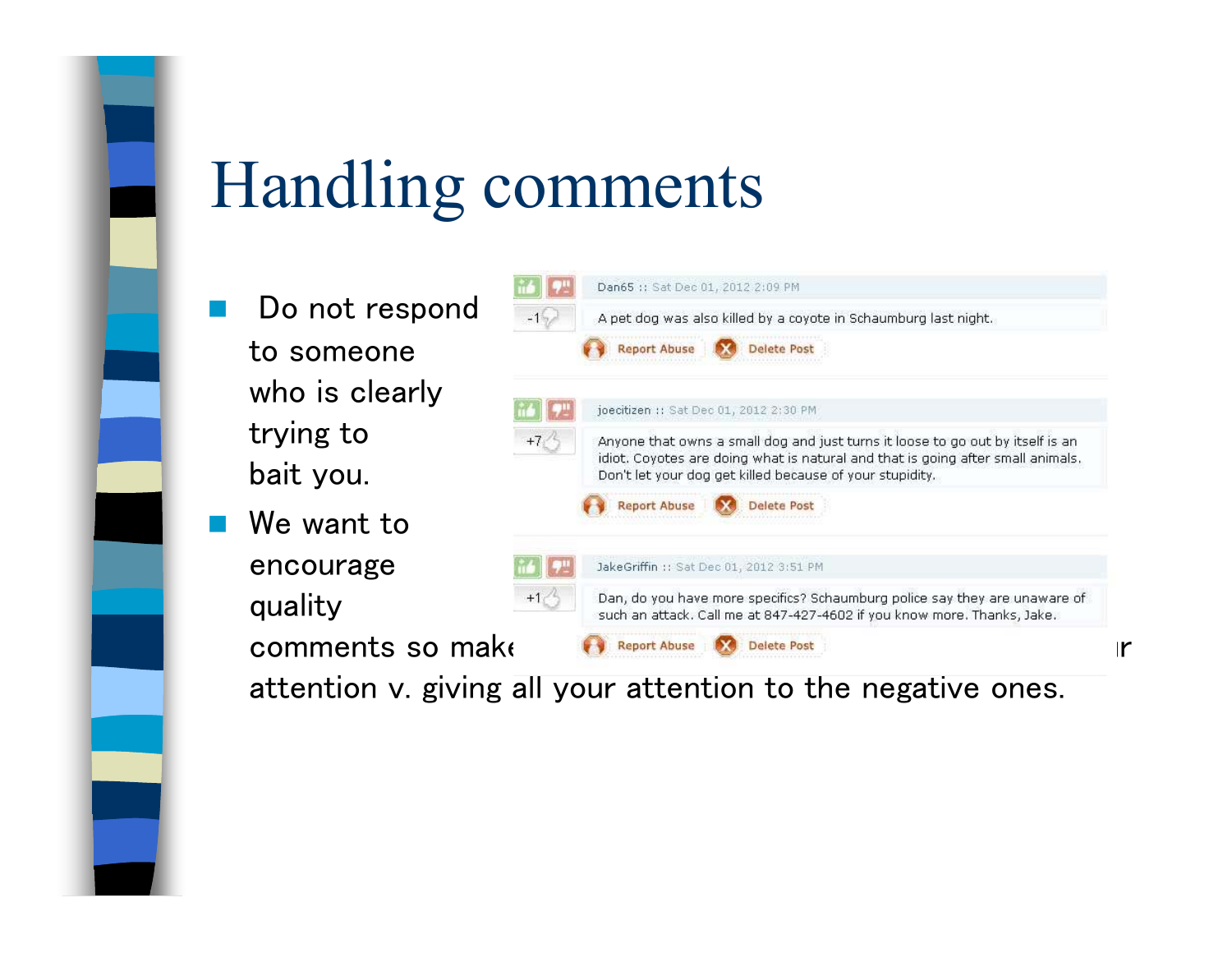

|       | Lake County :: Wed Jan 09, 2013 4:00 PM                                                                                                                                                                                                                                                                                                                       |
|-------|---------------------------------------------------------------------------------------------------------------------------------------------------------------------------------------------------------------------------------------------------------------------------------------------------------------------------------------------------------------|
|       | Journalist and article author Josh Stockinger is quite irresponsible in his<br>professional work.                                                                                                                                                                                                                                                             |
|       | He should know better reporting "machine guns" when in fact the guns in the<br>article are semi-automatic (meaning you don't have to reload everytime you<br>shoot).                                                                                                                                                                                          |
|       | There is vast difference between "machine guns" (fully automatic) requiring<br>the shooter to only hold down the trigger to release endless rounds and all<br>other guns that require each shot to have a separate trigger response by the<br>shooter.                                                                                                        |
|       | I don't own a gun nor do I have a FOID and even I know this.                                                                                                                                                                                                                                                                                                  |
|       | Tut tut Mr. Stockinger                                                                                                                                                                                                                                                                                                                                        |
|       | <b>Report Abuse</b><br>Delete Post                                                                                                                                                                                                                                                                                                                            |
|       | AbJuViMi :: Wed Jan 09, 2013 4:01 PM                                                                                                                                                                                                                                                                                                                          |
| +2    | But what if he's a "Good Guy" with illegal guns, How is he going to stop the<br>bad guy with a gun?                                                                                                                                                                                                                                                           |
|       | <b>Report Abuse</b><br>Delete Pos                                                                                                                                                                                                                                                                                                                             |
|       | JVM :: Wed Jan 09, 2013 4:17 PM                                                                                                                                                                                                                                                                                                                               |
| $+16$ | The "journalist" that wrote this article shouldn't be writing. In fact, all the<br>mainstream "journalists" writing articles on guns now shouldn't be writing.<br>They don't know "jack" about the culture. I really have to question prior<br>articles and reports written by these "journalists".                                                           |
|       | I guess one CAN shine a turd with words.                                                                                                                                                                                                                                                                                                                      |
|       | Report Abuse<br>Delete Pos                                                                                                                                                                                                                                                                                                                                    |
|       | rmuser :: Wed Jan 09, 2013 4:46 PM                                                                                                                                                                                                                                                                                                                            |
| $+10$ | A hole lot of oogily boogily in that headline. Machine guns are illegal on the<br>federal level and the penalty is much worse than two years in prison. No<br>mention at all if the guy is a felon. If he was not a felon at the time, what he<br>$\mathcal{L}$ is a contract of the second contract of $\mathcal{L}$ is the second contract of $\mathcal{L}$ |

posessed is 100% legal in most states, the difference is, Illinois requires the FOID. I'm actually surprised he gotr two years. As far as bomb making materiale none what was it? Fertilizer and diesel filel would qualify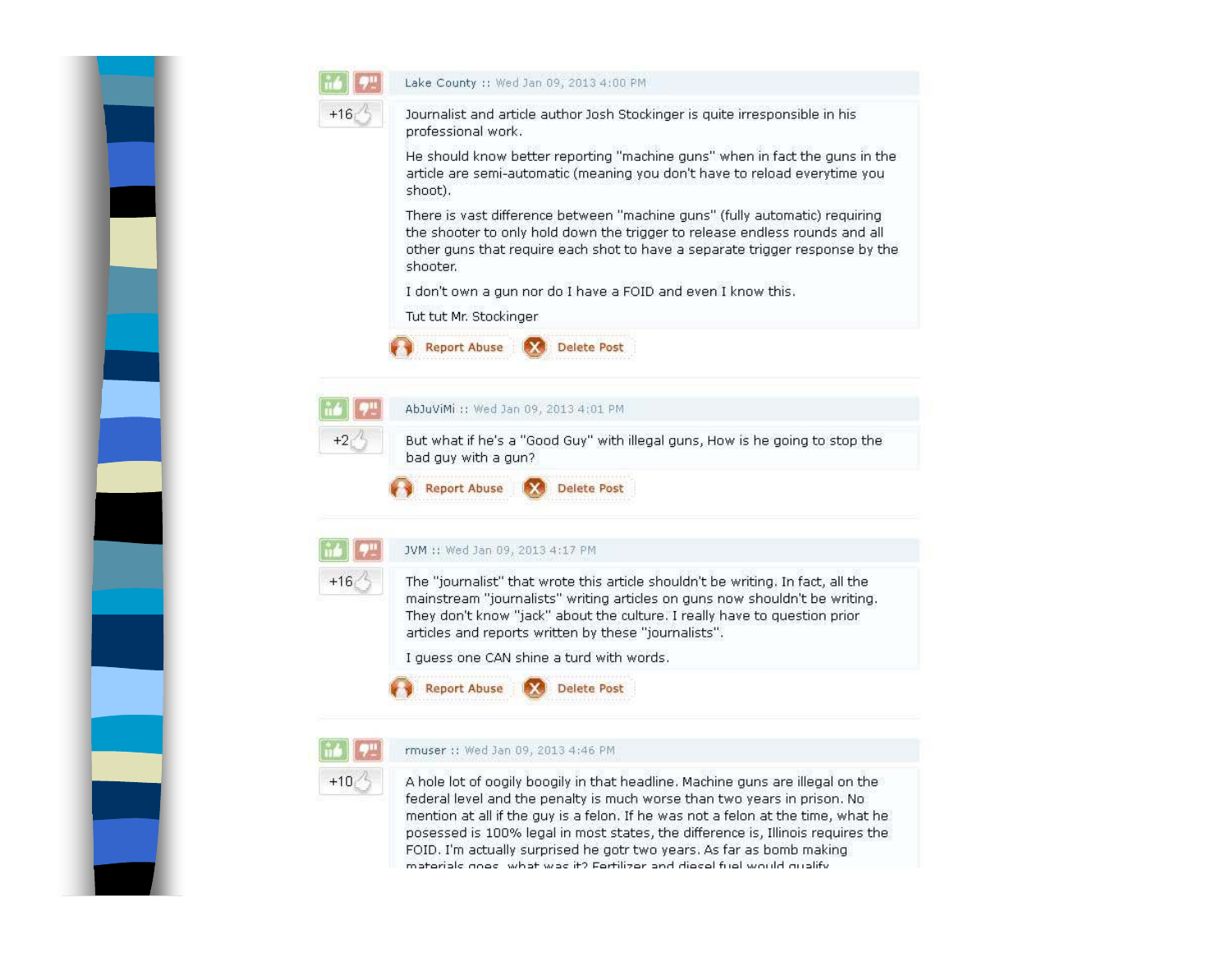- $\mathbb{R}^n$  Feel free to reply to a person's post or tag them comment on the story.
- Never treat anyone differently online than you would in person. Don't correct them for typos. Don't be rude. Don't cut them off.
- If you see a great comment, say thanks and that you're going to suggest it for the Comment Extra column orcommenter profile (then share that comment with Teresa and Jim Slusher).
- If someone points out an error and they're right, thank them and correct the story. If they' re wrong, be careful about correcting them. You can cite the correct information, but don't get into an argument.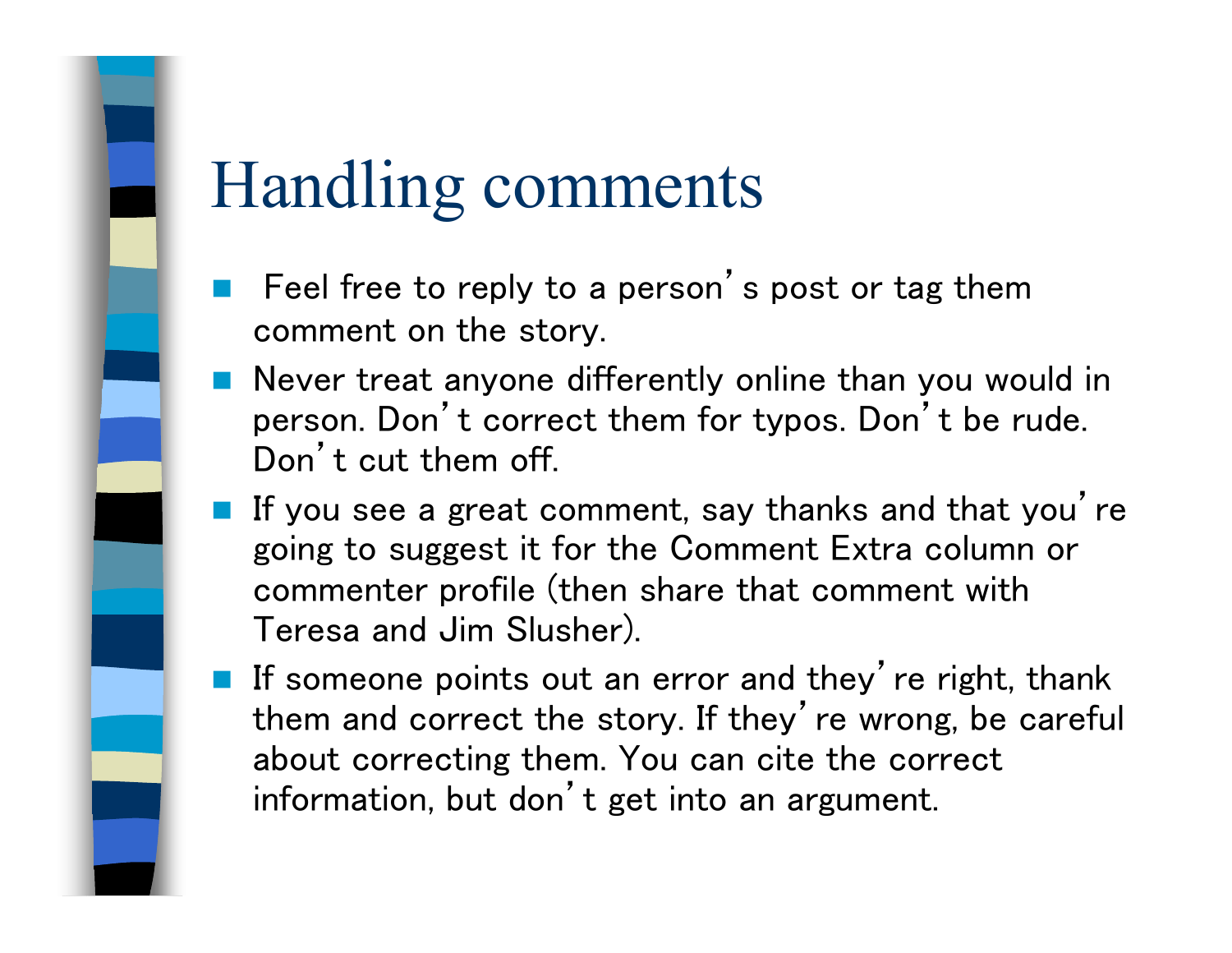**Service Service**  Do not take comments personally, no matter howpersonal they

### Spenser :: Tue Oct 09, 2012 10:32 PM

### Kerry,

I was looking for you to do something more constructive than point out what the venue was serving in the lobby. Perhaps if you had spent less time at the bar, you would have reported the juggling ability and evasion displayed by Walsh. (When did you become an entertainment reporter? Watch out, Dann Gire!)

The way Joe could start out a response with "No" then provide an explanation that was the exact oppoosite. How Joe spent several minutes hemming and hawing and posturing and grimacing when asked about the state's pension deficit and never provided any possible solutions or recommended changes to the system going forward.

If you ever decide to be a news reporter again, you might have conversations like the ones I had with Walsh staffers, many who aren't pleased with their candidate and how he's conducted himself, especially tonight.

**Report Abuse Delete Post** 

 are. They put the commenter in a bad light far more than they do you or your story.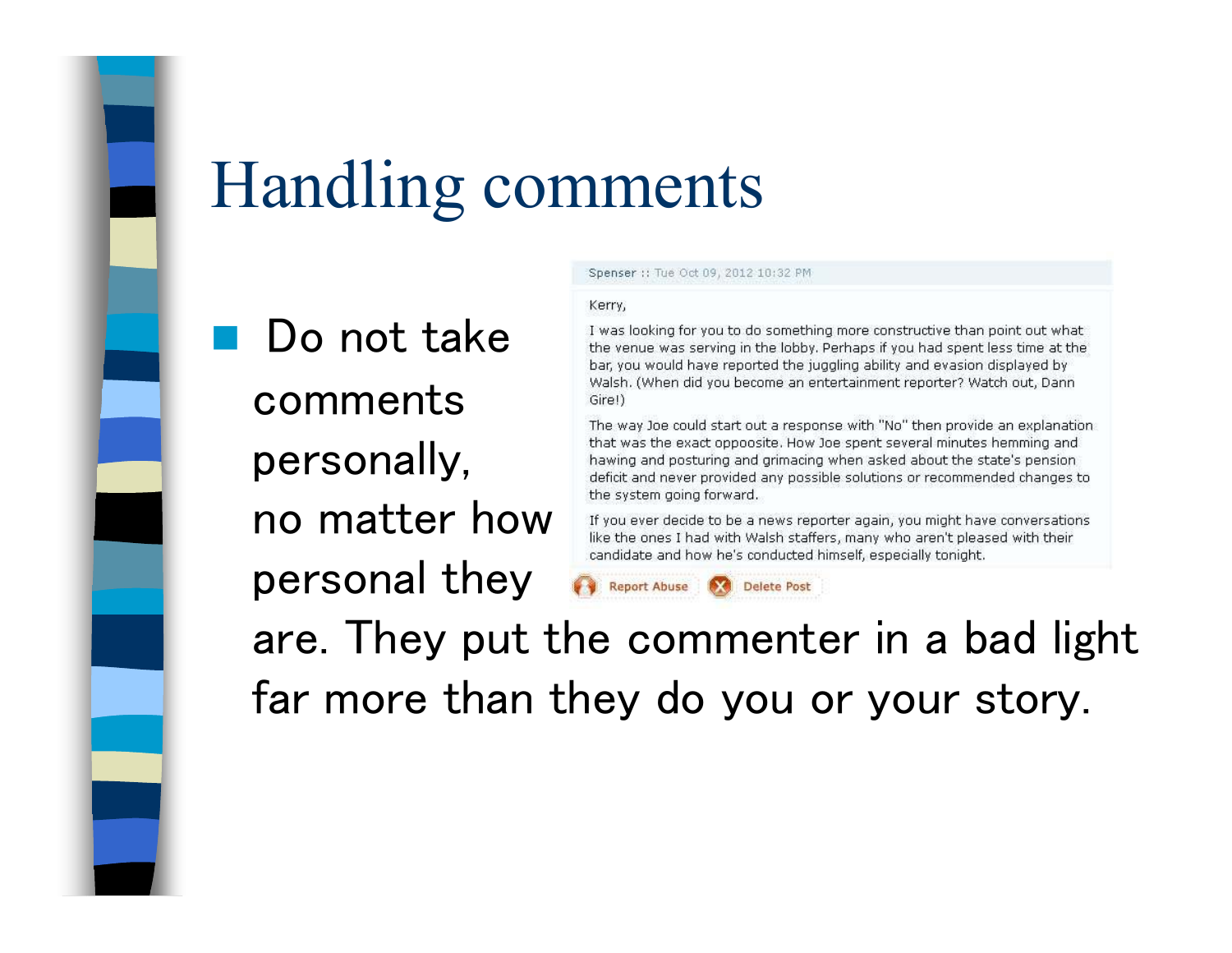### ■ You are not committed to a lifelong discussion. You can bail at any time.



Redheadfred :: Thu Jan 17, 2013 6:20 AM

How come when someone is accused or arrested for DUI their names are in the paper? But no names here! Must be that code of silence Rham talks about........